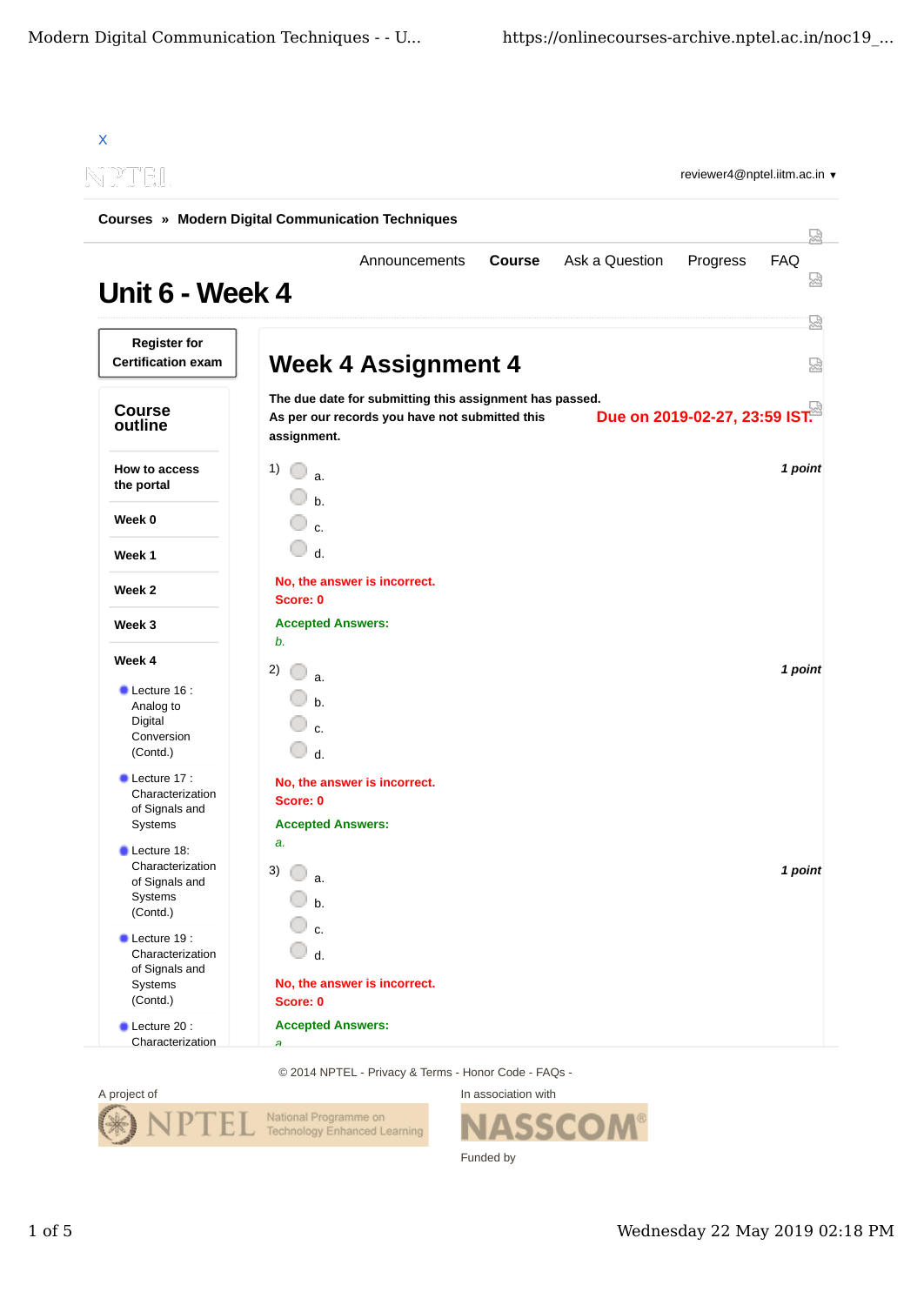| Feedback for                     |       | No, the answer is incorrect.                                                                                                                                        |         |
|----------------------------------|-------|---------------------------------------------------------------------------------------------------------------------------------------------------------------------|---------|
| Week 4                           | ce De | Score: 0                                                                                                                                                            |         |
| Week 5                           |       | <b>Accepted Answers:</b>                                                                                                                                            |         |
|                                  |       | c.                                                                                                                                                                  |         |
| Week 6                           |       | 5)<br>a.                                                                                                                                                            | 1 point |
| Week 7                           |       | $\mathbf b$ .                                                                                                                                                       |         |
| Week 8                           |       | c.                                                                                                                                                                  | 얺       |
|                                  |       | $\Box$ d.                                                                                                                                                           |         |
| Week 9                           |       | No, the answer is incorrect.                                                                                                                                        | 얺       |
| Week 10                          |       | Score: 0                                                                                                                                                            | 얺       |
|                                  |       | <b>Accepted Answers:</b>                                                                                                                                            |         |
| <b>Week 11</b>                   |       | a.                                                                                                                                                                  | 얺       |
| Week 12                          |       | 6)<br>Three independent messages have bandwidths of 1000 Hz, 2000 Hz and 4000 Hz                                                                                    | 1 point |
| <b>DOWNLOAD</b><br><b>VIDEOS</b> |       | respectively. Each is sampled at the Nyquist rate and the samples are time division<br>multiplexed and transmitted. The minimum sampling rate (in kilosamples/s) is | 얺       |
|                                  |       | a. 14                                                                                                                                                               |         |
| Assignment<br>Solution           |       | b.18<br>c. 16                                                                                                                                                       |         |
|                                  |       | d.20                                                                                                                                                                |         |
|                                  |       | a.<br>b.<br>$\mathbf{c}$ .<br>$\bigcirc$ d.                                                                                                                         |         |
|                                  |       | No, the answer is incorrect.<br>Score: 0                                                                                                                            |         |
|                                  |       | <b>Accepted Answers:</b>                                                                                                                                            |         |
|                                  |       | a.                                                                                                                                                                  |         |
|                                  |       | 7)<br>a.                                                                                                                                                            | 1 point |
|                                  |       | b.                                                                                                                                                                  |         |
|                                  |       | ○ c.<br>0<br>d.                                                                                                                                                     |         |
|                                  |       | No, the answer is incorrect.                                                                                                                                        |         |
|                                  |       | Score: 0                                                                                                                                                            |         |
|                                  |       | <b>Accepted Answers:</b>                                                                                                                                            |         |
|                                  |       | a.                                                                                                                                                                  |         |
|                                  |       | 8)                                                                                                                                                                  | 1 point |
|                                  |       |                                                                                                                                                                     |         |
|                                  |       |                                                                                                                                                                     |         |
|                                  |       |                                                                                                                                                                     |         |
|                                  |       |                                                                                                                                                                     |         |
|                                  |       |                                                                                                                                                                     |         |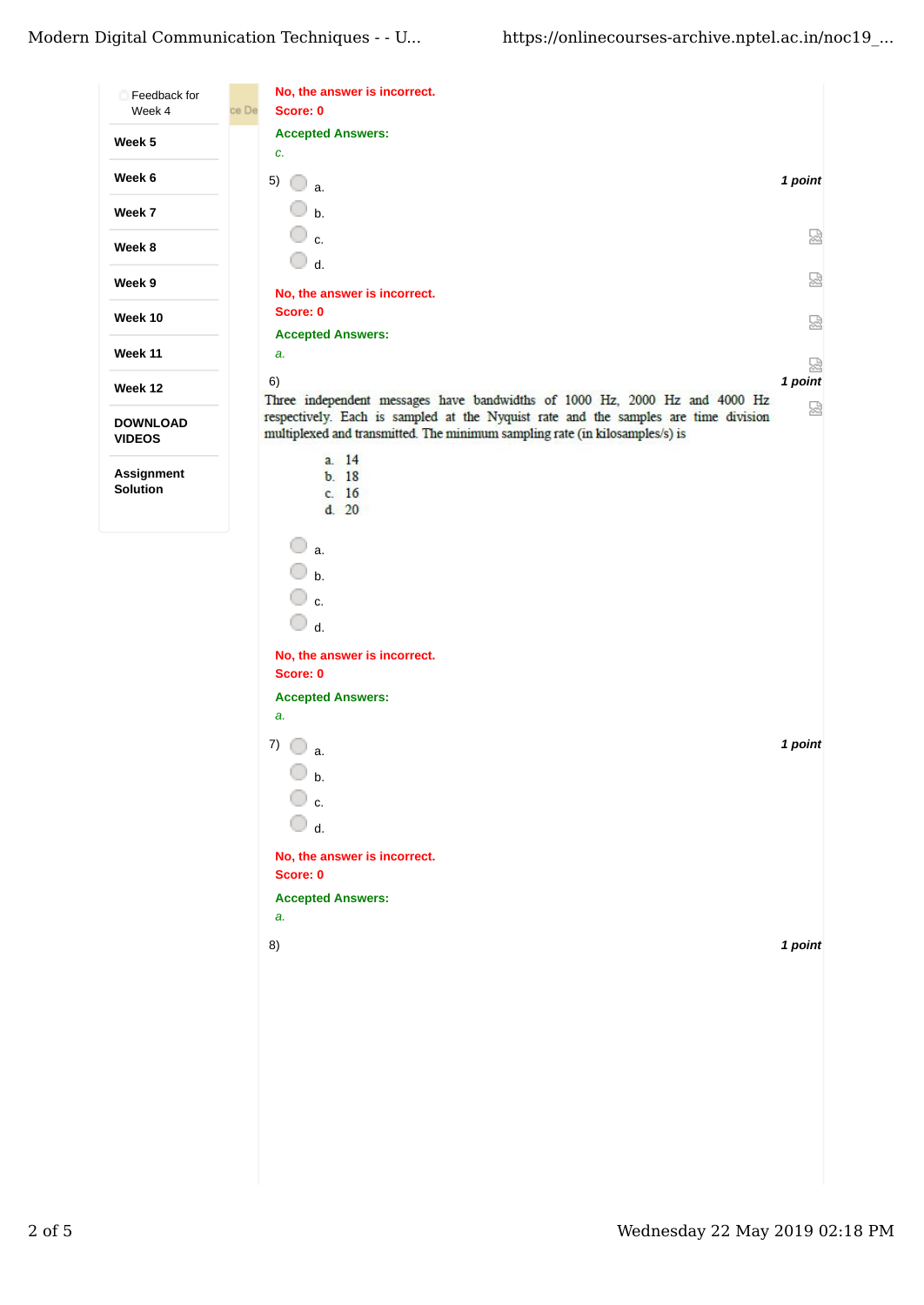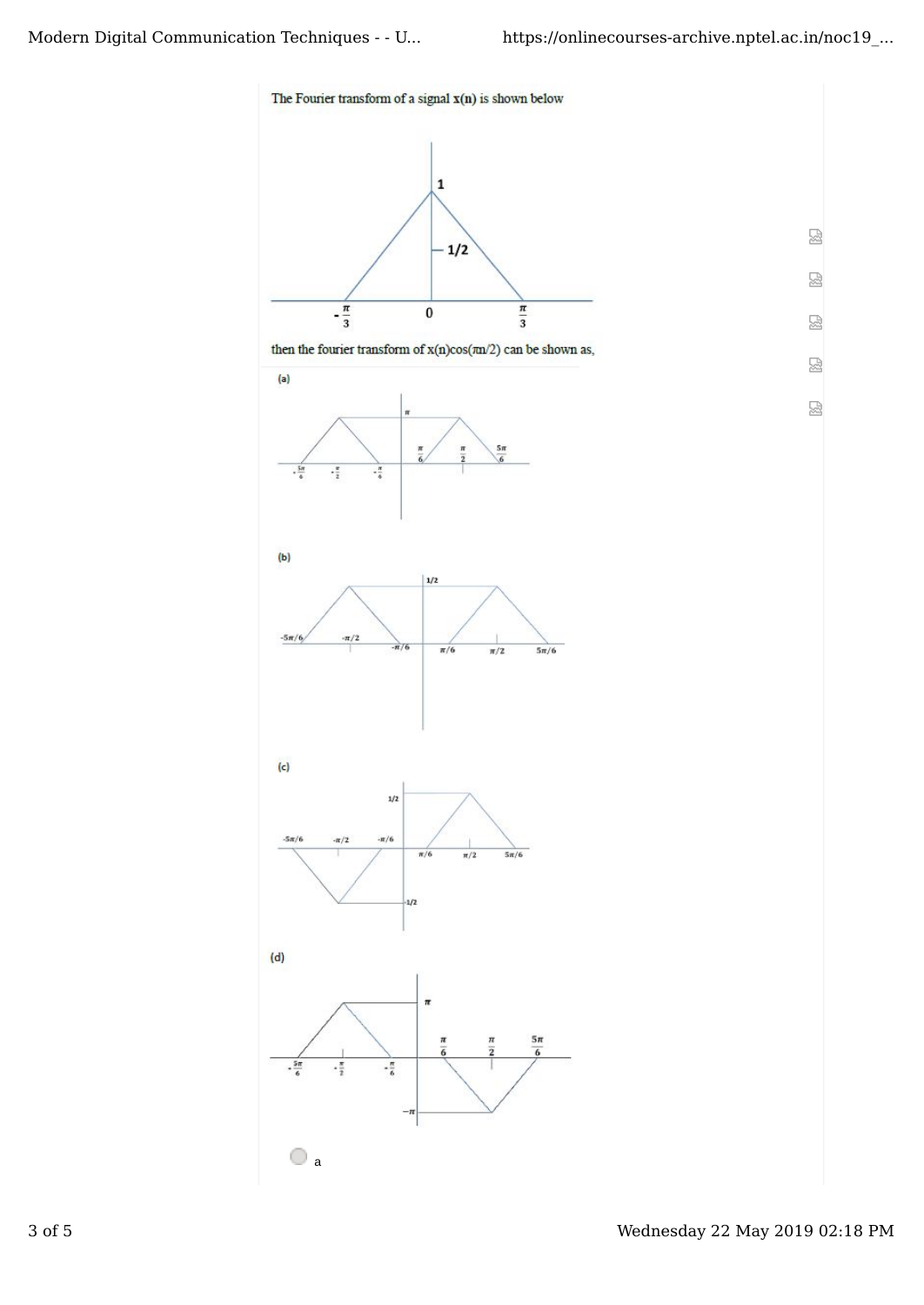| $\overline{\mathsf{C}}$ b                     |         |
|-----------------------------------------------|---------|
| $\mathbb O$ c                                 |         |
| $\bigcirc$ d                                  |         |
| No, the answer is incorrect.                  |         |
| Score: 0<br><b>Accepted Answers:</b>          |         |
| $\boldsymbol{b}$                              | 恳       |
| 9)<br>0<br>a.                                 | 1 point |
| $\overline{\mathbb{O}}$ b.                    |         |
| ○ c.                                          | 쩒       |
| $\bigcirc$ d.<br>No, the answer is incorrect. | 쩒       |
| Score: 0                                      | 쩜       |
| <b>Accepted Answers:</b>                      |         |
| a.                                            |         |
| $10)$ a.                                      | 1 point |
| $\Box$ b.                                     |         |
| ○ c.<br>$\bigcirc$ d.                         |         |
| No, the answer is incorrect.                  |         |
| Score: 0                                      |         |
| <b>Accepted Answers:</b>                      |         |
| a.                                            |         |
| 11)<br>a.                                     | 1 point |
| $\Box$ b.                                     |         |
| ○ c.                                          |         |
| d.<br>No, the answer is incorrect.            |         |
| Score: 0                                      |         |
| <b>Accepted Answers:</b>                      |         |
| b.                                            |         |
| $12)$ a.                                      | 1 point |
| $\Box$ b.<br>◯ c.                             |         |
| $\overline{\mathbb{O}}$ d.                    |         |
|                                               |         |
| No, the answer is incorrect.<br>Score: 0      |         |
| <b>Accepted Answers:</b>                      |         |
| a.                                            |         |
| $13)$ a.                                      | 1 point |
| $\Box$ b.                                     |         |
| ◯ c.                                          |         |
| d.                                            |         |